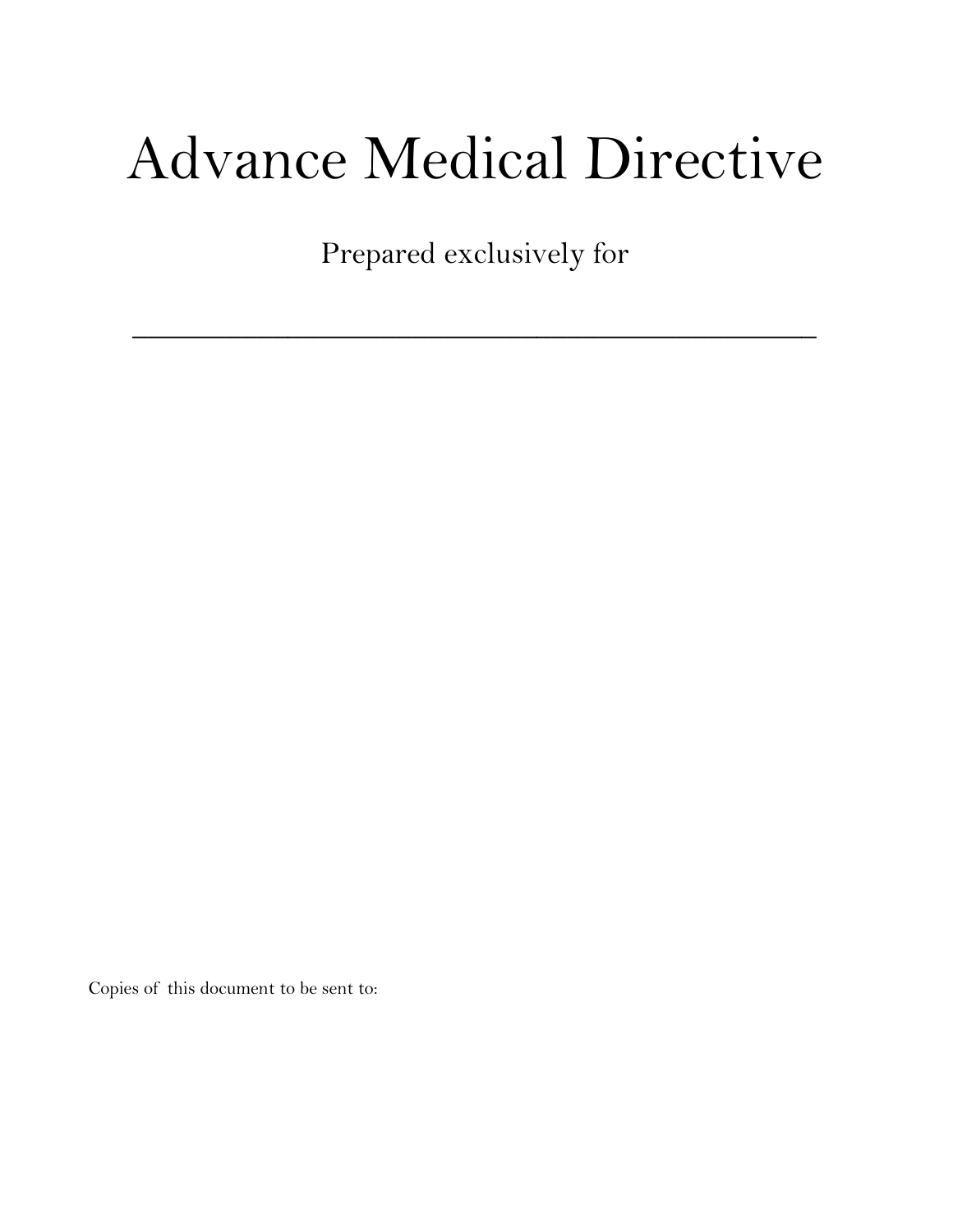# Health Care Directive of

## \_\_\_\_\_\_\_\_\_\_\_\_\_\_\_\_\_\_\_\_\_\_\_\_\_\_\_\_\_\_\_\_\_\_\_\_\_\_\_\_\_\_\_\_\_\_\_\_\_\_\_\_\_\_\_\_\_\_\_\_\_\_\_\_\_\_\_\_\_\_\_\_ [My Name]

As a person with capacity, I willfully and voluntarily execute this Health Care Directive. In the absence of my ability to give directions regarding the use of life sustaining treatment, it is my intention that this directive shall be honored by my family and all medical providers as the final expression of my legal right to refuse medical or surgical treatment, and I accept the consequences of such refusal. If I have appointed another person to make health care decisions for me, whether through a durable power of attorney or otherwise, then I request that my agent be guided by my desires as expressed in this directive or as otherwise communicated to my agent. It is my wish that every part of this directive be fully implemented. If for any reason any part is held invalid it is my wish that the remainder of my directive be implemented.

1. Withhold and Withdraw Treatment. If at any time I should be diagnosed in writing to be in a terminal condition by my physician, or in a permanent unconscious condition by two physicians, and where the application of life sustaining treatment would serve only artificially to prolong the process of my dying, I direct that the following treatment be withheld or withdrawn: (*initial the choices that apply*)

\_\_\_\_ Artificial nutrition.

\_\_\_\_ Artificial hydration.

\_\_\_\_ Artificial respiration.

\_\_\_\_ Cardiopulmonary Resuscitation (CPR) , including artificial ventilation, heart regulating drugs, diuretics, stimulants, or any other treatment for heart failure.

Surgery to prolong my life or keep me alive.

\_\_\_\_ Blood dialysis or filtration for lost kidney function.

Blood transfusion to replace lost or contaminated blood.

Medication used to prolong life, not for controlling pain.

Any other medical treatment used to prolong my life or keep me alive.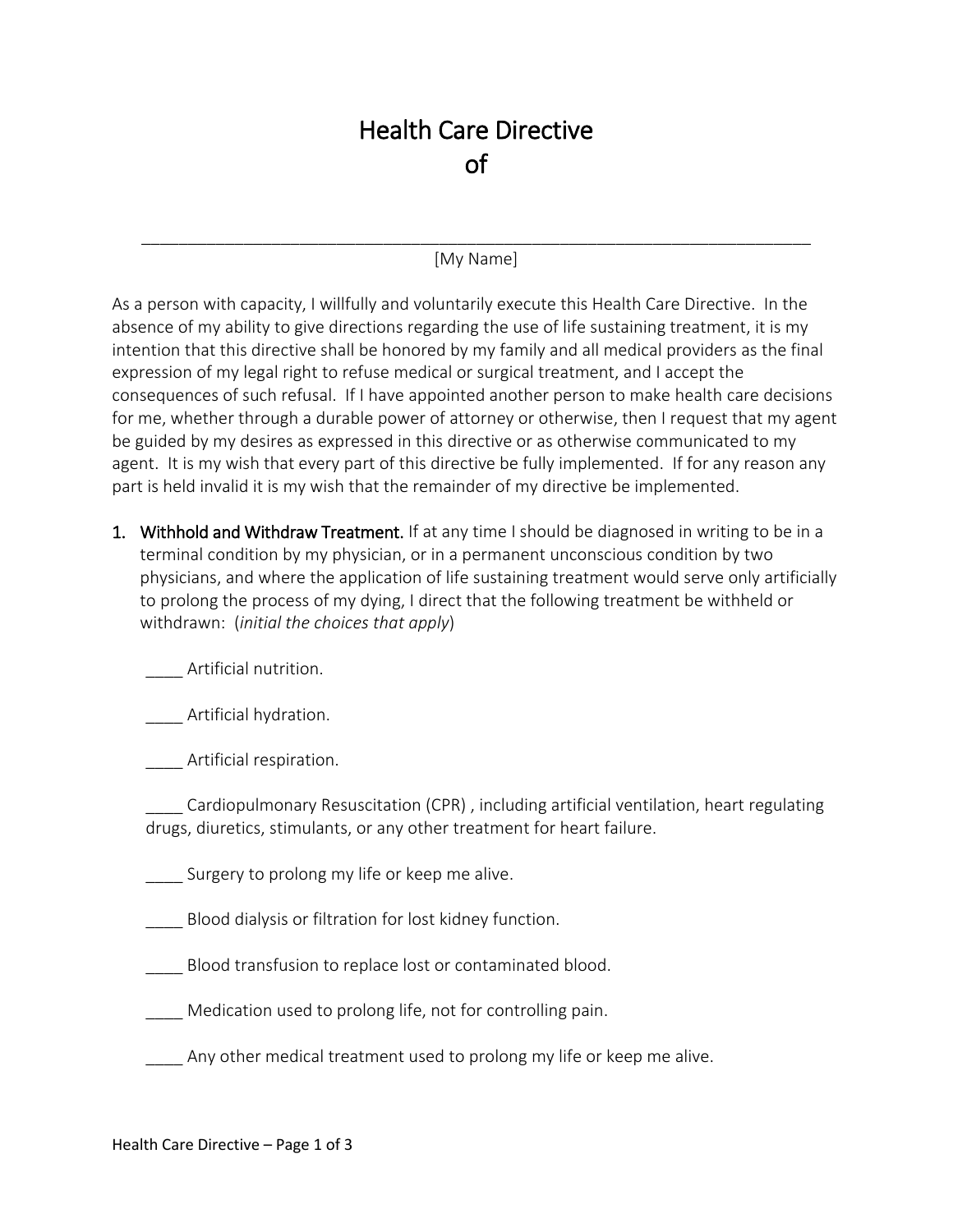- 2. Comfort Care and Pain Medication. If at any time I should be diagnosed in writing to be in a terminal condition by my physician, or in a permanent unconscious condition by two physicians, I want treatment to relieve my pain and symptoms and make me comfortable if I appear to be in pain or experiencing other signs of discomfort, even if my physicians or other medical providers believe this might unintentionally hasten my death.
- 3. Health Care Institutions Refusal to Honor My Advance Directive. If I am a patient at a health care institution whose policy is to decline to follow advance directives that conflict with certain religious or other beliefs when this document comes into effect, I direct that my consent to admission shall not constitute implied consent to procedures or courses of treatment that conflict with this advance directive. Moreover, if a health care institution declines to follow my wishes set out in the advance directive when this document comes into effect, I direct that I be transferred as soon as possible to a hospital, nursing home, or other institution that will honor the instructions provided in this document.
- 4. Changes and Revocation. I understand that, before I sign this directive, I can add to or delete from or otherwise change the wording of this directive. I further understand that at any time I may revoke this directive entirely or execute a new directive with different provisions. Any changes must be consistent with Washington State law or federal constitutional law to be legally valid.
- 5. Pregnancy. If I have been diagnosed as pregnant and that diagnosis is known to my physician, this directive: (*initial the choice that applies*)

shall still have full force and effect during the course of my pregnancy.

shall have no force or effect during the course of my pregnancy.

6. Additional Directions: I make the following additional directions regarding my care:

**I have signed this document in the presence of two (2) witnesses OR a notary public.**

\_\_\_\_\_\_\_\_\_\_\_\_\_\_\_\_\_\_\_\_\_\_\_\_\_\_\_\_\_\_\_\_\_\_\_\_\_\_\_\_\_ \_\_\_\_\_\_\_\_\_\_\_\_\_\_\_\_\_\_\_\_\_\_\_\_\_

My Signature Date Date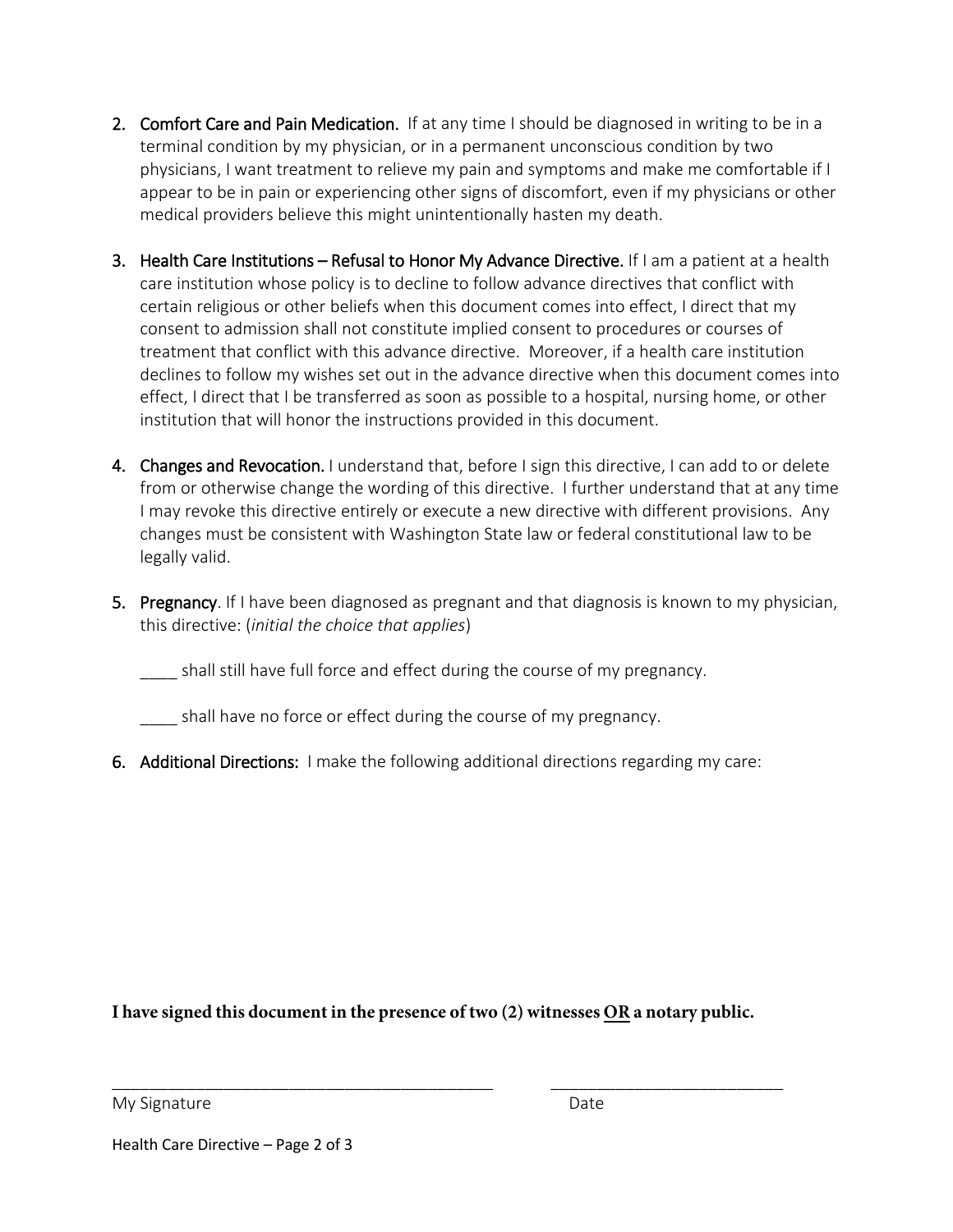## **NOTICE: This document must be signed with either two (2) witnesses or a notary public.**

## **Two (2) Witnesses**

| Name                                                                                                                                  | Name                                                                                        |
|---------------------------------------------------------------------------------------------------------------------------------------|---------------------------------------------------------------------------------------------|
| Address                                                                                                                               | Address                                                                                     |
| Notarization                                                                                                                          |                                                                                             |
| State of Washington                                                                                                                   |                                                                                             |
|                                                                                                                                       |                                                                                             |
| freely and voluntarily for the purposes mentioned in this instrument.<br>SUBSCRIBED and SWORN to before me on ______________________. | the person who appeared before me, signed above, and acknowledged that the signing was done |
|                                                                                                                                       | SIGNATURE OF NOTARY                                                                         |
|                                                                                                                                       | PRINT NAME OF NOTARY                                                                        |
|                                                                                                                                       | NOTARY PUBLIC for the State of Washington.                                                  |
|                                                                                                                                       |                                                                                             |
|                                                                                                                                       |                                                                                             |
|                                                                                                                                       |                                                                                             |
|                                                                                                                                       |                                                                                             |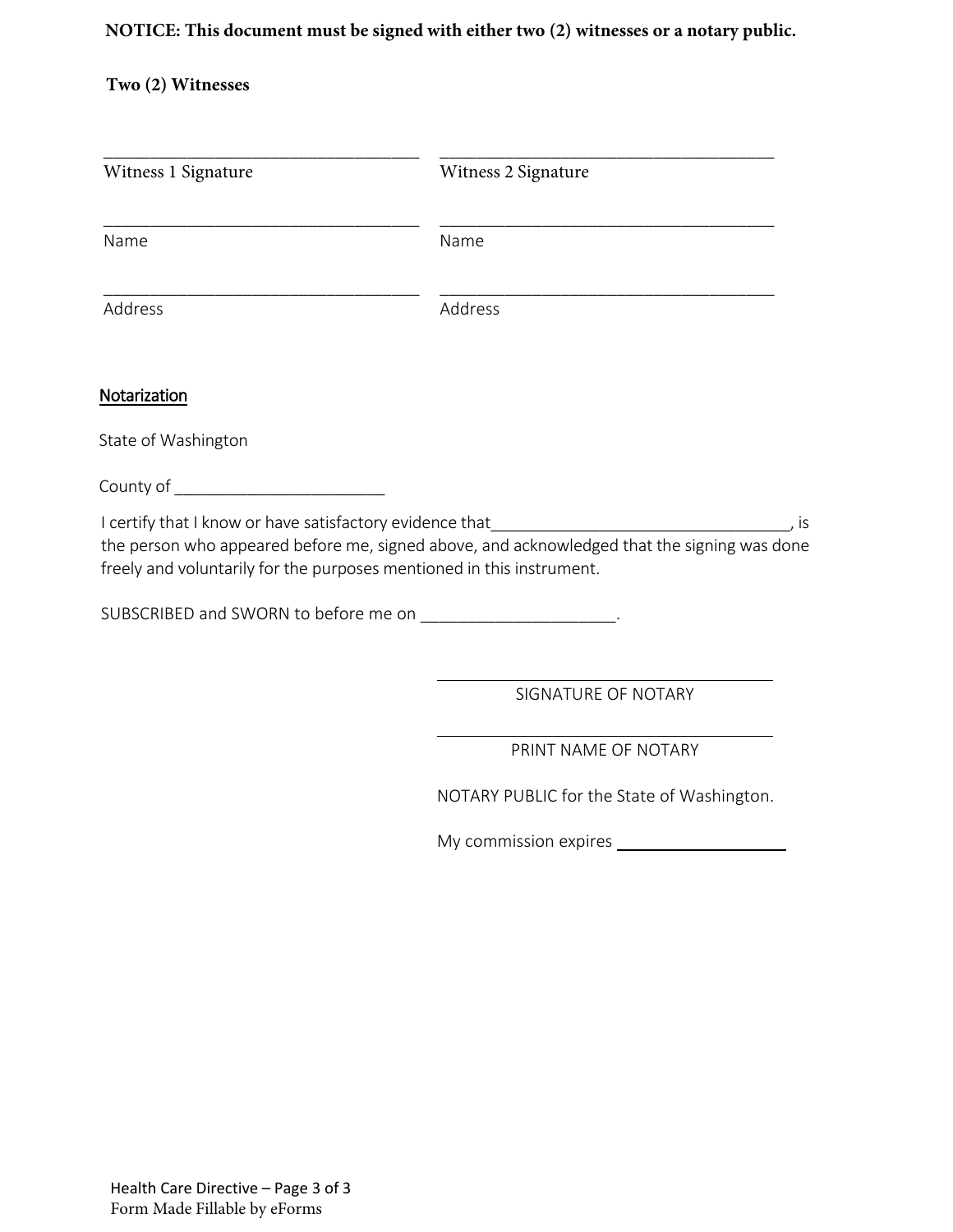# Durable Power of Attorney for Health Care for

|                | [My Name]                       |                                                                                                      |  |  |
|----------------|---------------------------------|------------------------------------------------------------------------------------------------------|--|--|
| 1.             | Agent. I choose<br>health care. | as my Agent with full authority to manage my                                                         |  |  |
| $\overline{2}$ | <b>Alternate.</b> If            | is unable or unwilling to act, I choose<br>as my Agent with full authority to manage my health care. |  |  |
| 3.             |                                 | My Rights. I keep the right to make health care decisions for myself as long as I am capable.        |  |  |

- 4. Durable. My Agent can still use this power of attorney document to manage my affairs even if I become sick or injured and cannot make decisions for myself. This power of attorney shall not be affected by my disability.
- 5. Start Date. This power of attorney document is effective on the day I sign it in front of a notary public.
- 6. End Date. This power of attorney document will end if I revoke it or when I die. If my spouse or domestic partner is my Agent, this power of attorney document will end if either of us files for divorce in court.
- 7. Revocation. I revoke any other power of attorney for health care documents I have signed in the past. I understand that I may revoke this power of attorney document at any time by giving written notice of revocation to my Agent.
- 8. Powers. My Agent shall have full power and authority to do anything as fully and effectively as I could do myself, including the power to make health care decisions and give informed consent to my health care, refuse and withdraw consent to my health care, employ and discharge my health care providers, apply for and consent to my admission to a medical, nursing, residential or other similar facility that is not a mental health treatment facility, serve as my personal representative for all purposes under the Health Insurance Portability and Accountability Act (HIPAA) of 1996, as amended, and to visit me at any hospital or other medical facility where I reside or receive treatment
- 9. Mental Health Treatment. My Agent is not authorized to arrange for my commitment to or placement in a mental health treatment facility. My Agent is not authorized to consent to electroconvulsive therapy, psychosurgery, or other psychiatric or mental health procedures that restrict physical freedom of movement.
- 10. No Power to Agree to Binding Pre-Dispute Arbitration. I recognize that some long-term-care providers will ask me or my Agent to sign a binding pre-dispute arbitration agreement. These agreements limit my right to sue the provider before any injury or dispute occurs. I think these agreements are unfair and unacceptable. Therefore, my agent does not have the power to agree to pre-dispute binding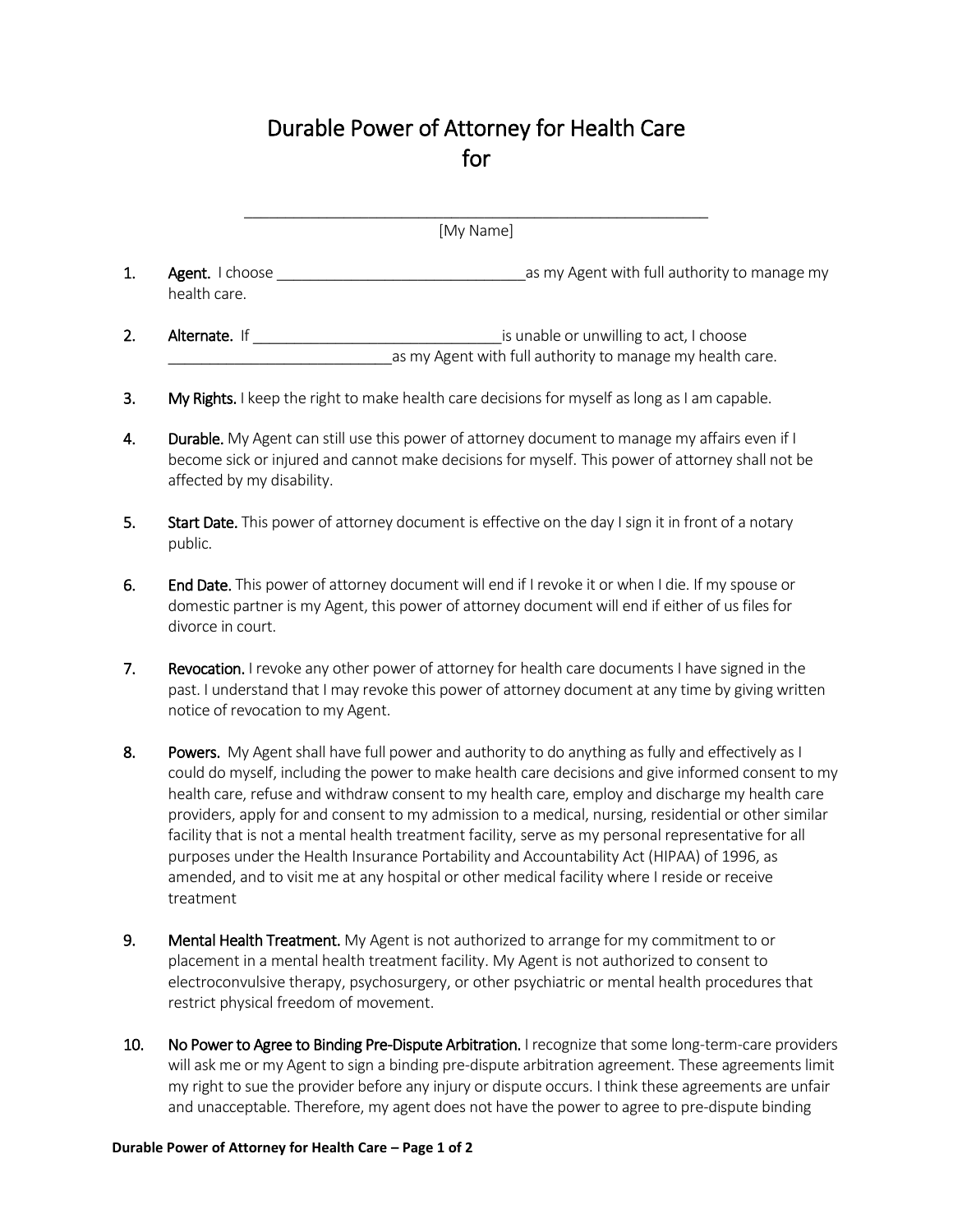arbitration or any other process involving my person or property that limits my right to a jury, to sue for money, or to join a class action.

- 11. Accounting. My Agent shall keep accurate records of my financial affairs and show these records to me at my request.
- 12. Nomination of Guardian. I nominate my Agent as the guardian of my person for consideration by the court if guardianship proceedings become necessary.
- 13. HIPAA Release. I authorize my healthcare providers to release all information governed by the Health Insurance Portability and Accountability Act of 1996 (HIPAA) to my Agent.

| My Signature | Date |
|--------------|------|
|              |      |

### **NOTICE: This document must be signed with either two (2) witnesses or a notary public.**

\_\_\_\_\_\_\_\_\_\_\_\_\_\_\_\_\_\_\_\_\_\_\_\_\_\_\_\_\_\_\_\_\_\_\_\_\_\_\_\_\_ \_\_\_\_\_\_\_\_\_\_\_\_\_\_\_\_\_\_\_\_\_

| Witness 1                                                                                                  | <b>Witness 2</b>                                                                                        |
|------------------------------------------------------------------------------------------------------------|---------------------------------------------------------------------------------------------------------|
| Signature                                                                                                  | Signature                                                                                               |
| Name                                                                                                       | Name                                                                                                    |
| Address                                                                                                    | Address                                                                                                 |
| Notarization                                                                                               |                                                                                                         |
| State of Washington<br>County of ___________________________                                               |                                                                                                         |
| I certify that I know or have satisfactory evidence that<br>for the purposes mentioned in this instrument. | who appeared before me, signed above, and acknowledged that the signing was done freely and voluntarily |
| SUBSCRIBED and SWORN to before me on _________________________.                                            |                                                                                                         |
|                                                                                                            | SIGNATURE OF NOTARY                                                                                     |
|                                                                                                            | PRINT NAME OF NOTARY<br>NOTARY PUBLIC for the State of Washington.                                      |

**Durable Power of Attorney for Health Care – Page 2 of 2**

Form Made Fillable by eForms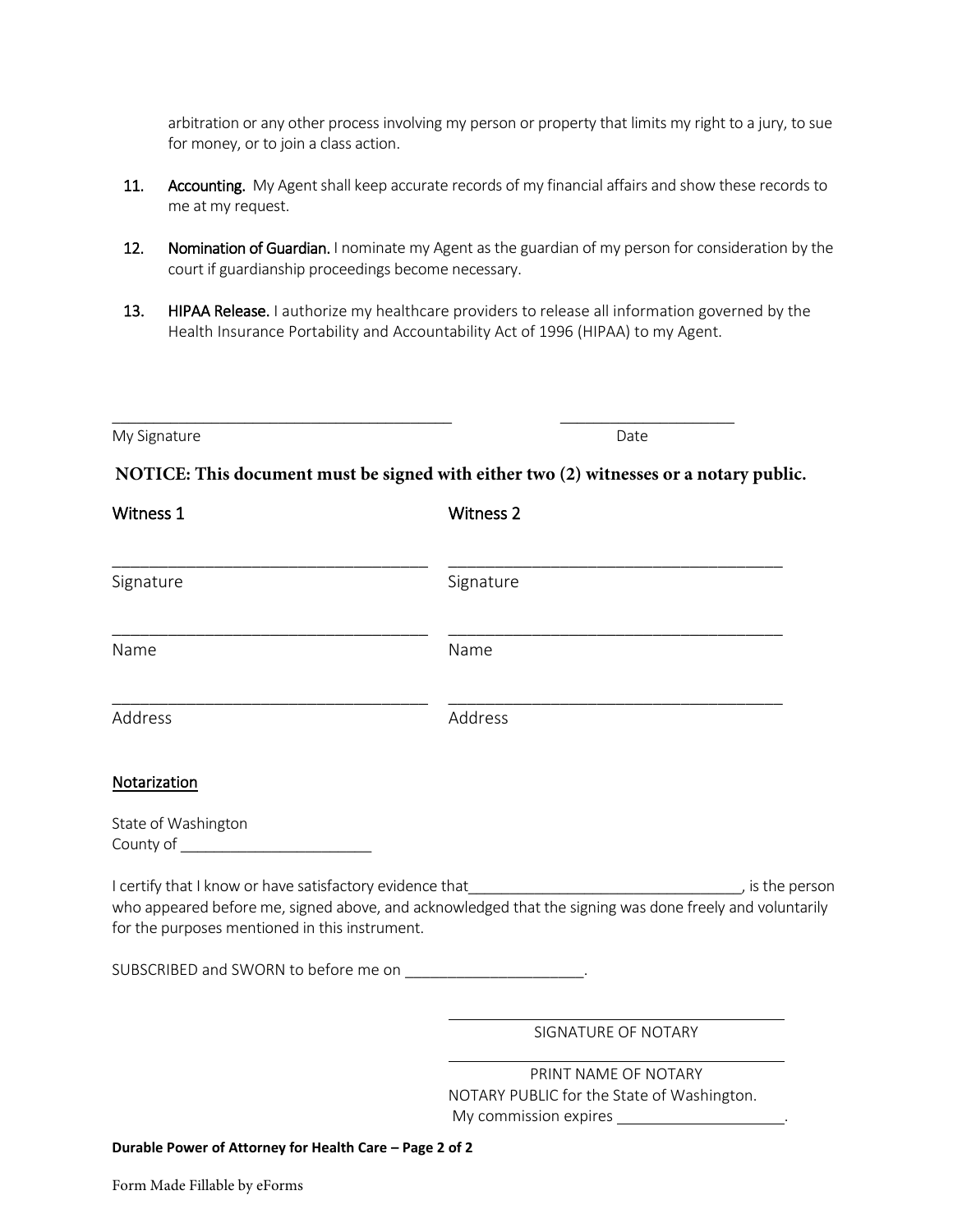#### **Power of Attorney for Health Care**

I designate the following individual as my agent to make health care decisions for me: